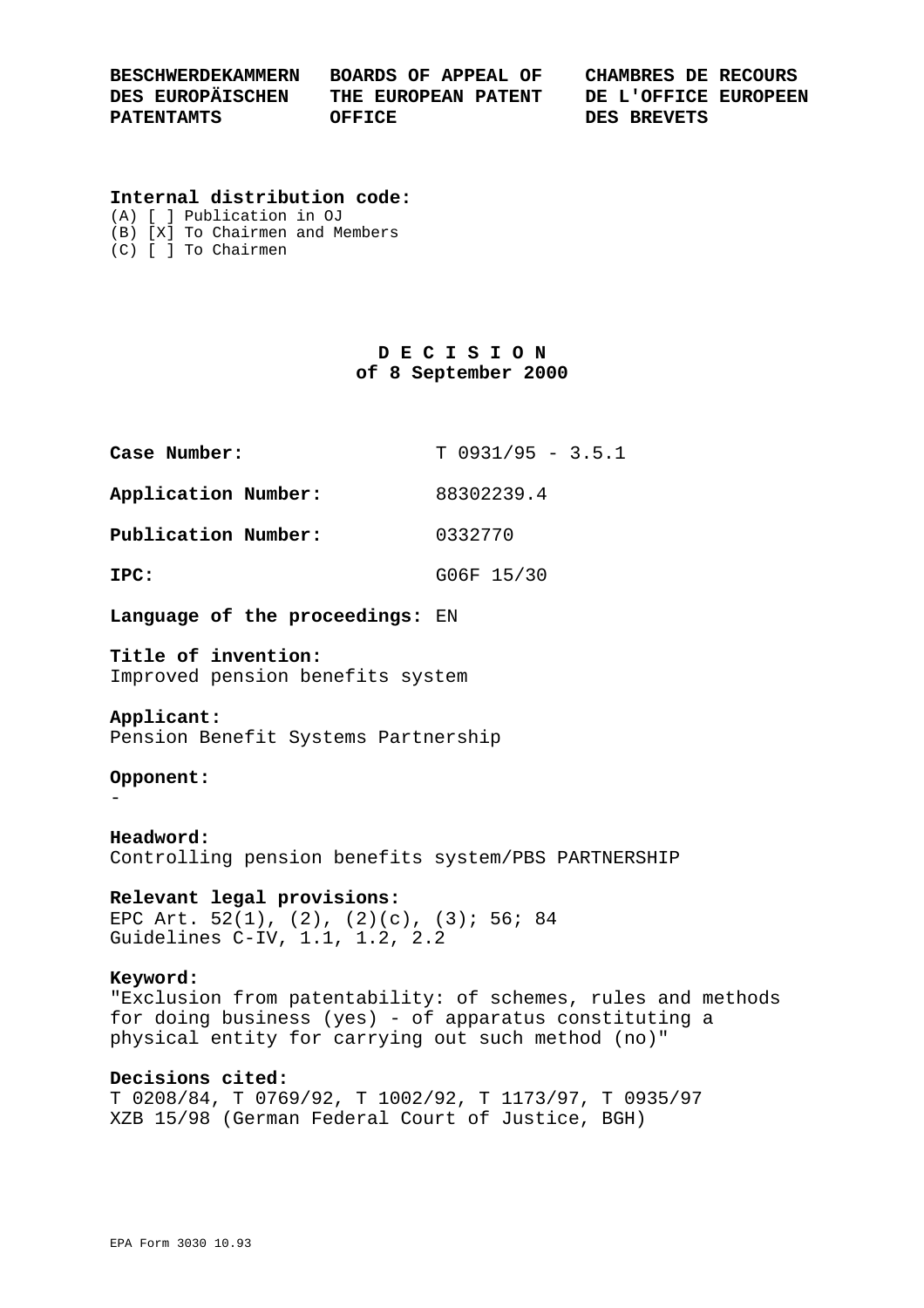### **Headnote:**

- 1. Having technical character is an implicit requirement of the EPC to be met by an invention in order to be an invention within the meaning of Article 52(1)EPC. (following decisions T 1173/97 and T 935/97)
- 2. Methods only involving economic concepts and practices of doing business are not inventions within the meaning of Article 52(1) EPC. A feature of a method which concerns the use of technical means for a purely non-technical purpose and/or for processing purely non-technical information does not necessarily confer a technical character to such a method.
- 3. An apparatus constituting a physical entity or concrete product, suitable for performing or supporting an economic activity, is an invention within the meaning of Article 52(1) EPC.
- 4. There is no basis in the EPC for distinguishing between "new features" of an invention and features of that invention which are known from the prior art when examining whether the invention concerned may be considered to be an invention within the meaning of Article 52(1) EPC. Thus there is no basis in the EPC for applying this so-called contribution approach for this purpose. (following decisions T 1173/97 and T 935/97)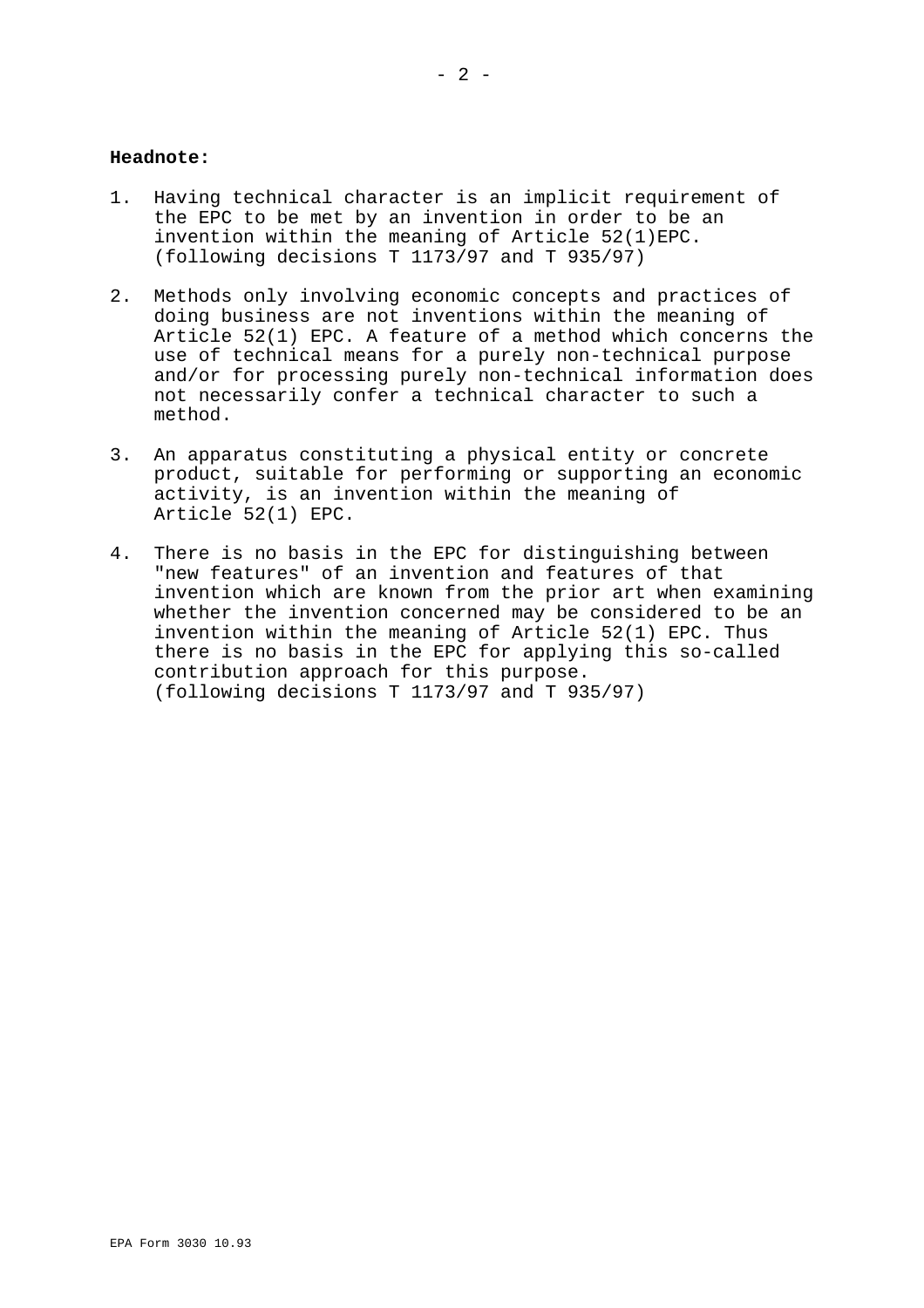

**Patentamt**

**European Patent Office** **Office européen des brevets**

Beschwerdekammern

Boards of Appeal

Chambres de recours

**Case Number:** T 0931/95 - 3.5.1

### **D E C I S I O N of the Technical Board of Appeal 3.5.1 of 8 September 2000**

**Appellant:** Pension Benefit Systems Partnership 8740 S.W. 93rd Court Miami Forida 33173 (US)

| Representative: | Carter, Caroline Ann    |
|-----------------|-------------------------|
|                 | ABEL & IMRAY            |
|                 | 20 Red Lion Street      |
|                 | London WC1R 4PO<br>(GB) |
|                 |                         |

**Decision under appeal: Decision of the Examining Division of the European Patent Office posted 7 July 1995 refusing European patent application No. 88 302 239.4 pursuant to Article 97(1) EPC.**

**Composition of the Board:**

**Chairman:** P. K. J. van den Berg **Members:** R. R. K. Zimmermann V. Di Cerbo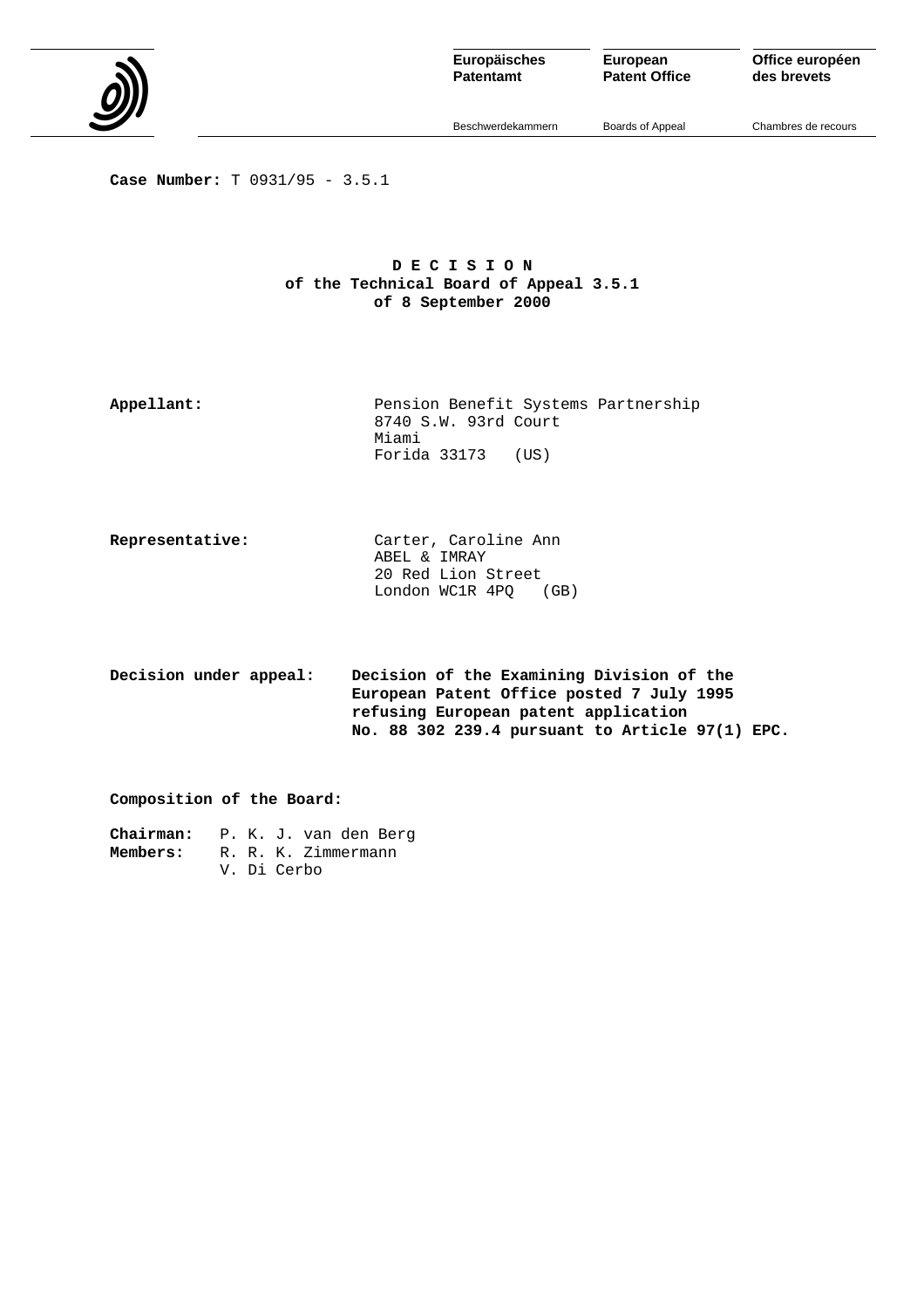## **Summary of Facts and Submissions**

I. The appeal is directed against a decision of the examining division, posted on 7 July 1995. refusing European patent application No. 88 302 239.4.

> The reason for the refusal was that the application related to a method for doing business, lacking any technical character and thus being excluded from patentability under Article 52(2) and (3) EPC.

According to the decision the closest prior art consisted of existing private pension plans as described at page 1, lines 18 to 24 of the application. It was, however, not possible to deduce from the application any technical contribution provided by the claimed subject-matter to the prior art.

More in particular the subject-matter as claimed, considered as a whole, did not provide any contribution to the art in a field not excluded from patentability under Article 52(2) EPC ie the application related to non-patentable subject-matter as such, and here the decision also referred to Article 52(3) EPC.

Because the features of existing private pension plans were not mentioned in the application, no objective problem of technical character could be deduced from the difference between the claimed subject-matter and the closest prior art.

Furthermore the decision under appeal pointed out that any skills necessary to understand what was realised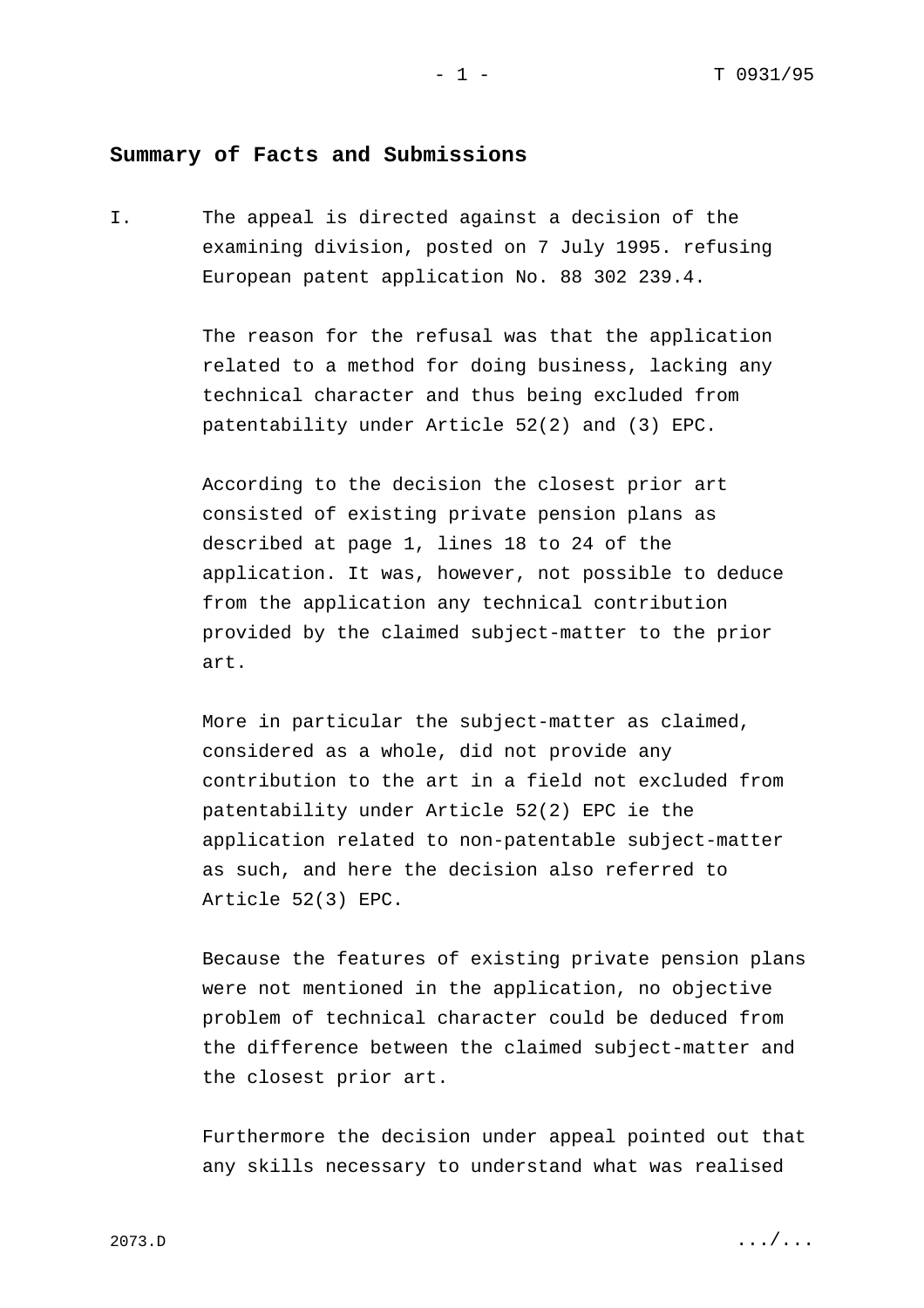by the invention were not of a technical character since the application dealt with schemes, rules and methods for doing business without any technical problem being solved.

Apart from the data processing means, the claims of the then main request contained expressions like average age computing means, life insurance cost computing means, administrative cost computing means and the claims of the then auxiliary request mentioned additionally first to fourth mathematical component means and first to second mathematical product means.

In the decision under appeal these expressions were considered as missing any technical definitions; said means were considered as hinting only at their purpose, namely to serve for division of labour taking into account commercial or managerial considerations and not defining the features of the technical equipment used; the whole description did not suggest or indicate any technical considerations.

II. The appellant filed a notice of appeal on 8 September 1995, requesting reversal of the first-instance decision. The appeal fee was paid the same day and a statement setting out the grounds of appeal was filed on 15 November 1995.

> With the statement of grounds the appellant submitted a main request, corresponding, apart from two corrected minor errors, to the main request as refused by the decision under appeal, a first auxiliary request, and a second auxiliary request, the latter corresponding to the auxiliary request as refused by the decision under appeal.

 $2073.D$  .  $D$  ... / ...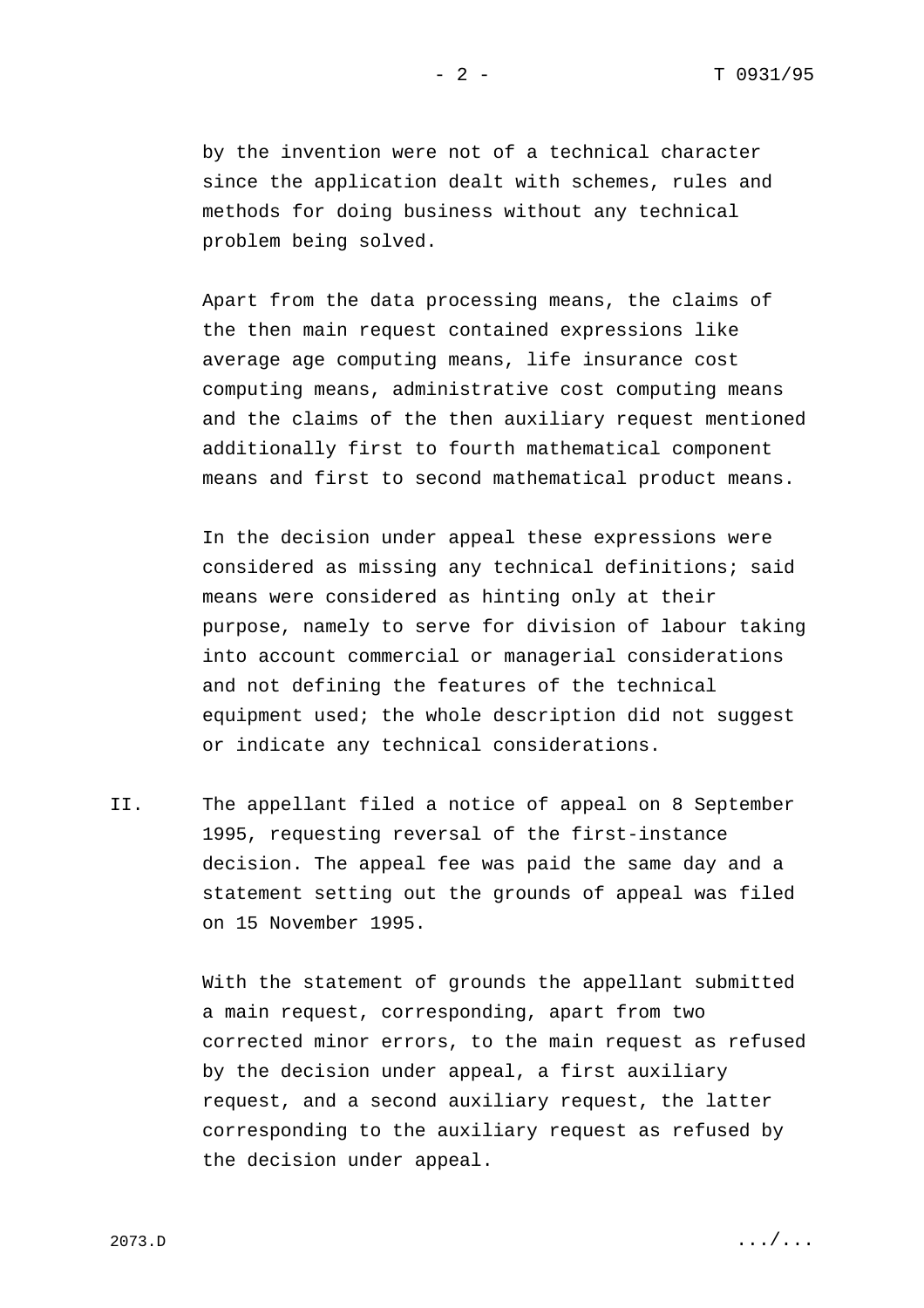Independent claims 1 and 5 of the main request read as follows:

"1. A method of controlling a pension benefits program by administering at least one subscriber employer account on behalf of each subscriber employer's enrolled employees each of whom is to receive periodic benefits payments, said method comprising: providing to a data processing means information from each said subscriber employer defining the number, earnings and ages of all enrolled employees of the said subscriber employer; determining the average age of all enrolled employees by average age computing means; determining the periodic cost of life insurance for all enrolled employees of said subscriber employer by life insurance cost computing means; and estimating all administrative, legal, trustee, and government premium yearly expenses for said subscriber employer by administrative cost computing means; the method producing, in use, information defining each subscriber employer's periodic monetary contribution to a master trust, the face amount of a life insurance policy on each enrolled employee's life to be purchased from a life insurer and assigned to the master trust and to be maintained in full force and effect until the death of the said employee, and periodic benefits to be received by each enrolled employee upon death, disability or retirement."

"5. An apparatus for controlling a pension benefits system comprising: a data processing means which is arranged to receive information into a memory from each subscriber employer defining the number, earnings and ages of all

 $2073.D$  .  $D$  ... / ...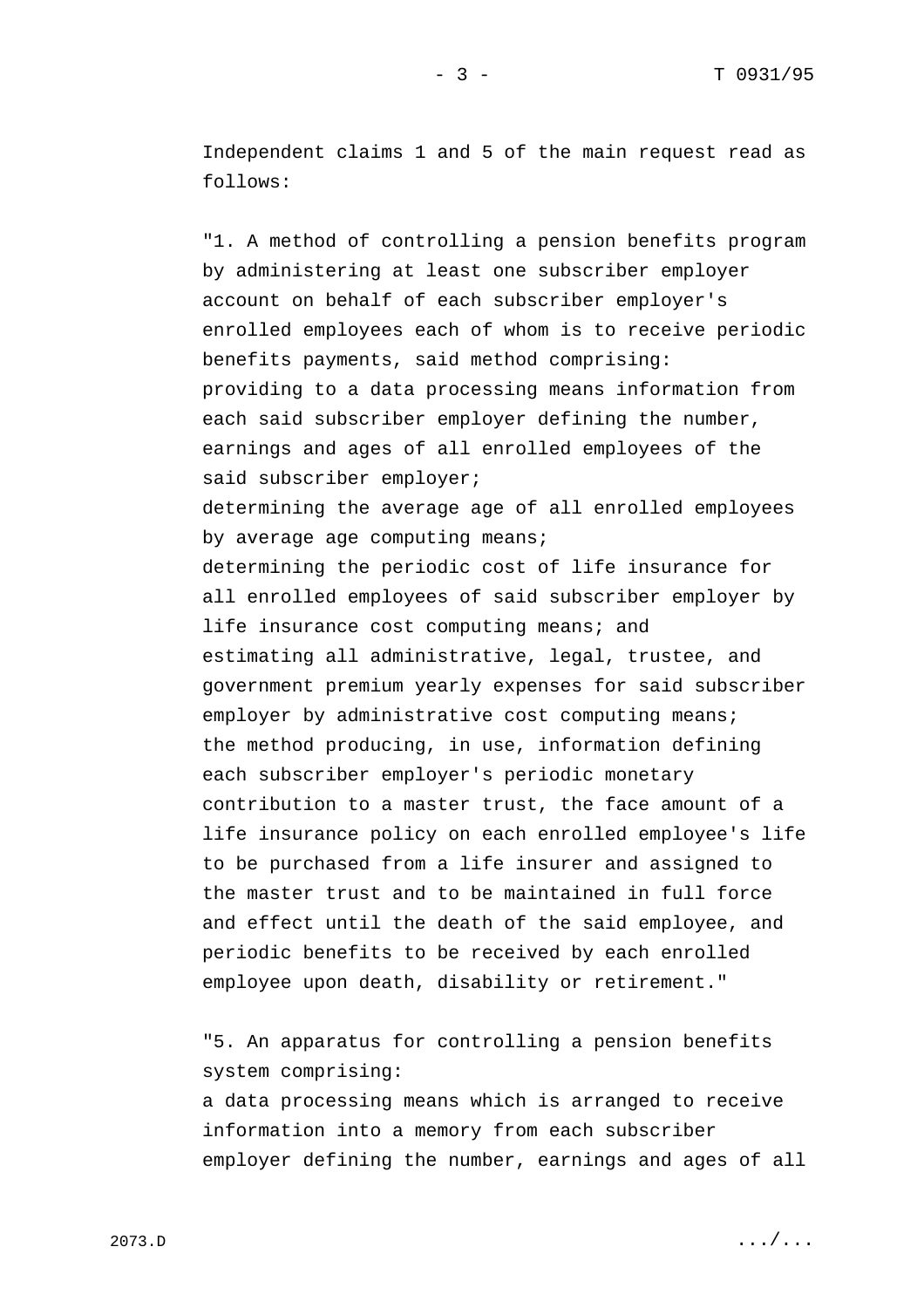enrolled employees, said data processing means including a processor which includes: A. average age computing means for determining the

average age of all enrolled employees; B. life insurance cost computing means for determining the periodic cost of said life insurance for all enrolled employees of said subscriber employer; C. administrative cost computing means for estimating all administrative, legal, trustee, and government premium yearly expenses for said subscriber employer; the apparatus being arranged to produce, in use, information defining each subscriber employer's monetary contribution to a master trust; the face amount of each life insurance policy to be issued and made payable to said master trust by a life insurer on the life of each enrolled employee and to be maintained in full force and effect until the death of the said employee; and periodic benefits payable by said master trust to each enrolled employee upon death, disability, or retirement."

Dependent claim 6 of the main request read as follows:

"6. An apparatus as claimed in claim 5, wherein the processor is arranged to produce a first mathematical component for estimating the minimum number of years of benefits liability to a master trust for each said subscriber employer including reducing the minimum expected age for each enrolled employer to receive benefits by said average age of enrolled employees for each subscriber employer;

a second mathematical component for estimating the future value of all life insurance proceeds from each of said subscriber employer's enrolled employees;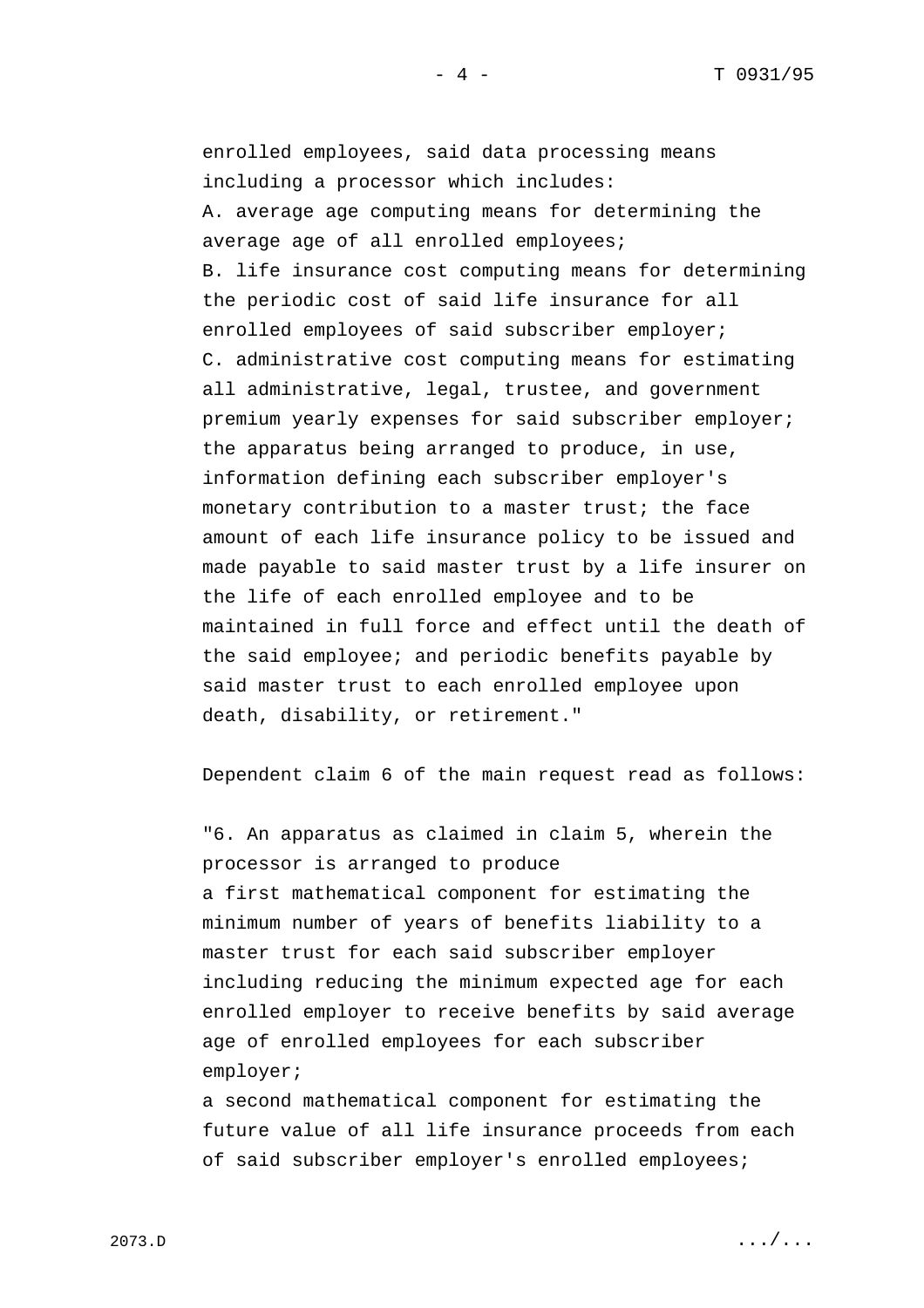a third mathematical component for estimating the immediate future assets of all life insurance policies issued for all enrolled employees for each said subscriber employer;

a fourth mathematical component for estimating a cash reserve to fund contingent disability benefits; a first mathematical product means for computing a predividend component of each subscriber employer's monetary contribution for said procuring of a life insurance policy for each enrolled employee including reducing said second mathematical component by said third mathematical component, then dividing by said first mathematical component to produce a first dividend which is then divided by said subscriber employer's periodic payroll; and a second mathematical product means for computing said subscriber employer's said periodic monetary contribution including summing said first mathematical product means, said fourth mathematical component, said periodic cost of said life insurance, and said expenses."

The only independent claim of the first auxiliary request, claim 1, is identical with claim 5 of the main request.

The only claim of the second auxiliary request corresponds in substance to claim 6 of the main request.

III. Oral proceedings before the Board took place on 8 December 1999.

The appellant submitted the following requests:

 $2073.D$  .  $D$  ... / ...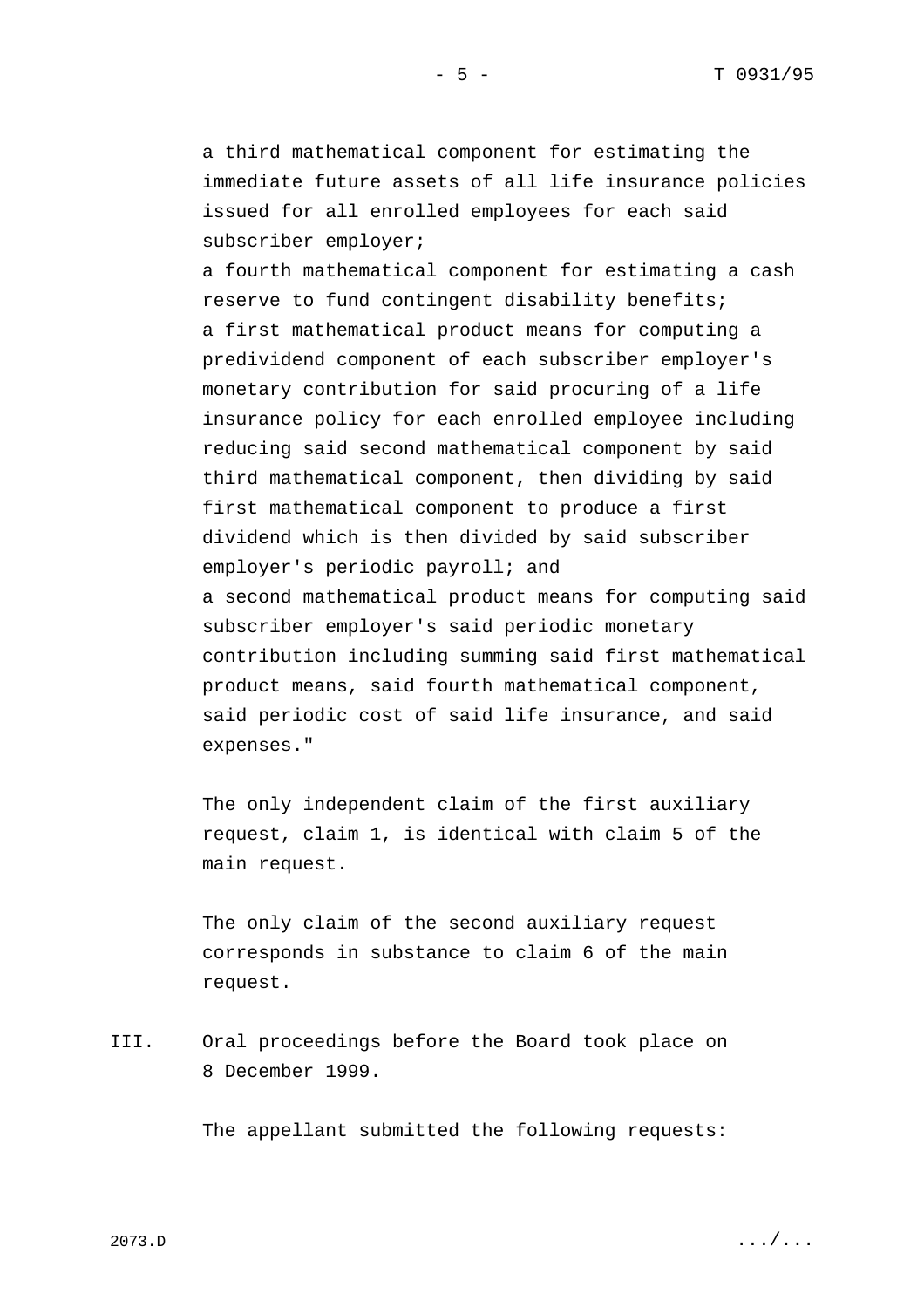the decision under appeal be set aside and a patent be granted on the basis of the main request or the first or second auxiliary requests, all requests as filed with the statement of grounds;

subsidiarily, the following question of law should be referred to the Enlarged Board of Appeal:

"Does the term 'technical' embrace the computerized activities of the actuarial profession working in an industrial context?"

At the end of the oral proceedings the Board declared that it had decided that the debate was closed and that the decision of the case was reserved.

IV. The appellant explained that the data processing and computing means according to the alleged invention formed the technical basis for implementing a new pension system which was radically different from the pension systems in existence before the filing date of the application. The pension system according to the application was a full and reliable funding scheme, reducing the financial and administrative burdens for both sides, the employers and the employees, and achieving significant advantages over the former pension systems.

> The appellant argued that a distinction should be made between "doing business" in terms of Article 52(2)(c) EPC and the present invention, which consisted of a technical tool serving an actuary when doing its job in the industry of business and fund management.

Furthermore, the claims were directed to the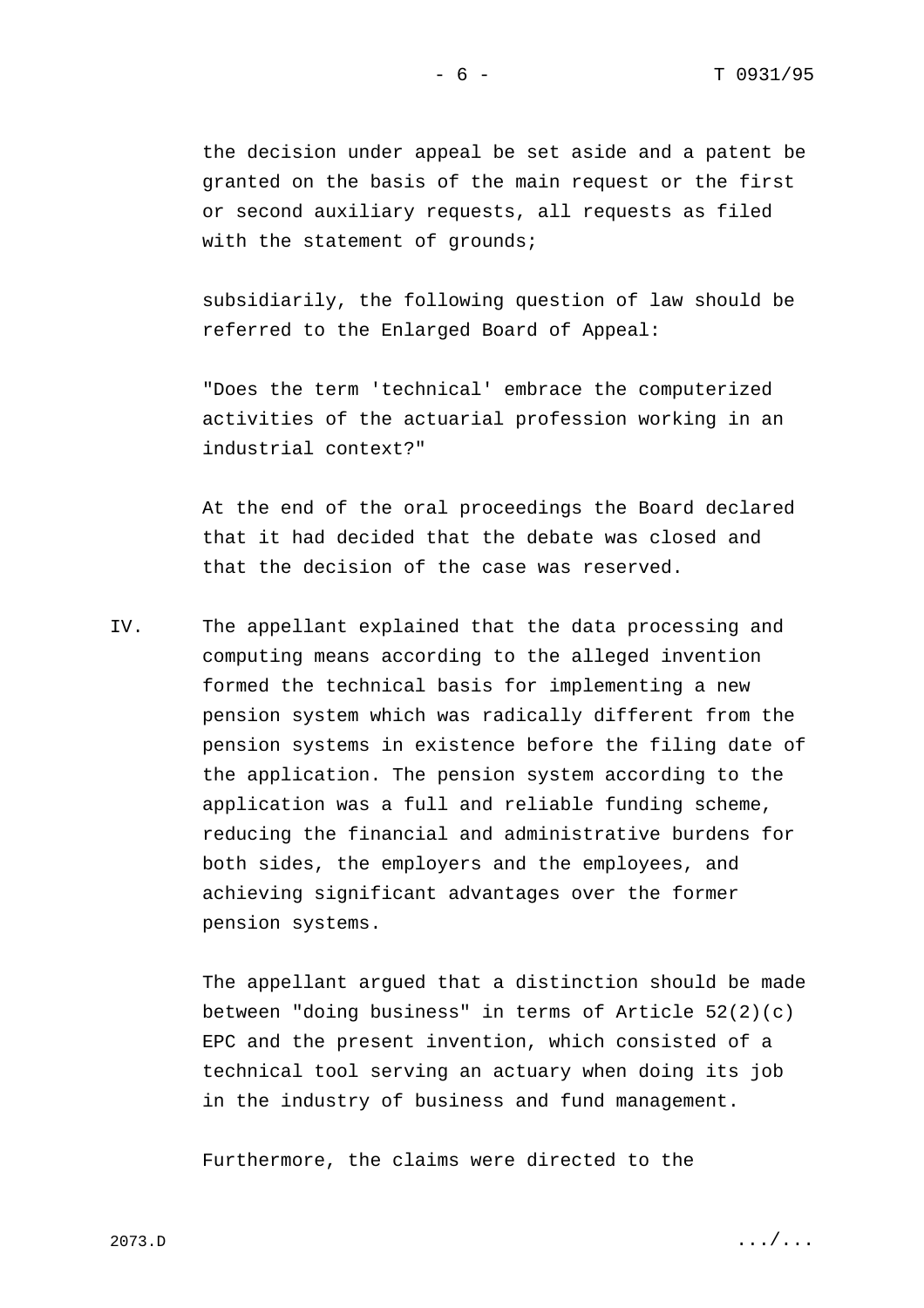processing of data which were related to physical entities, as was the case in decision T 208/84 Computer-related invention/VICOM (OJ 1987,14) and thus not directed to a pension system "as such", so that in the light of Article 52(3) EPC the exclusion provisions did not apply.

Moreover, in view of decision T 1002/92 Queueing system/ PETTERSSON (OJ 1995,605), the examining division should not have applied the contribution approach when judging upon an invention with regard to the exclusions under Article 52(2) and (3) EPC.

In addition, relying on the "technical character" of inventions was not justified, since such a criterion was not set up by the European Patent Convention as a requirement for patentability.

Apart from this the interpretation of the term "technical" as applied in the present case was outdated and did not correspond to the ordinary meaning of this term.

The practice to exclude business methods from patentability had been abandoned in several non-European countries; with regard to the United States of America, the appellant cited the decision State Street Bank & Trust Co. v. Signature Financial Group, Inc., 1998, of the Court of Appeals for the Federal Circuit of the United States of America and pointed out that the USPTO had granted a patent on *the* appellant's pension system in accordance with the present European patent application.

Furthermore, following decisions T 769/92, General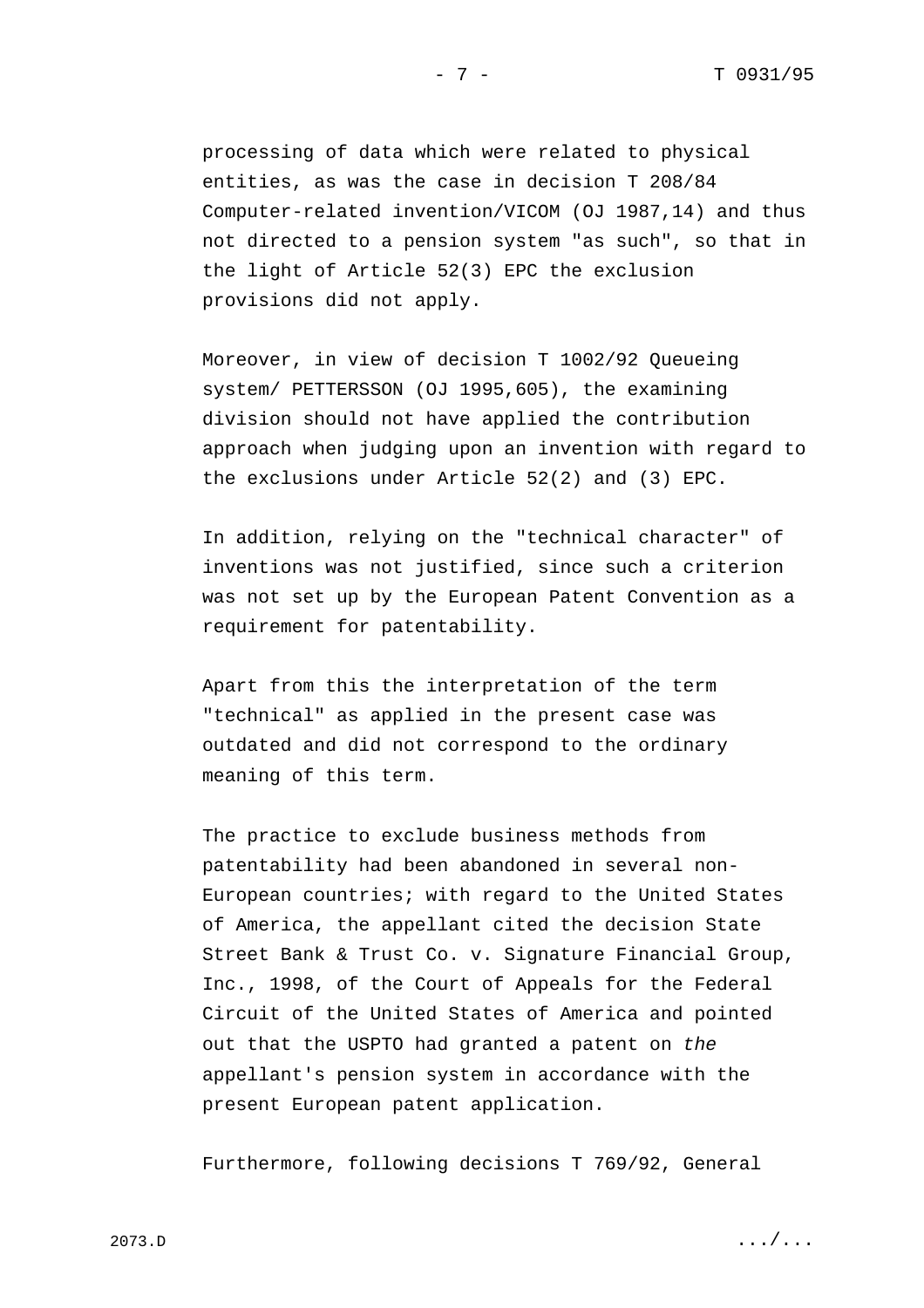purpose management system/SOHEI (OJ 1995,525) and T 1002/92, Queueing system/PETTERSSON the practice of the EPO had also changed, opening the field of business methods to patent protection. The facts of the case in decision T 1002/92, Queueing system / PETTERSSON resembled those of the case at present before the Board so closely, that the decision had to be followed when assessing patentability in the present case.

However, if the Board nevertheless would decide that technical character was a requirement for nonexclusion from patentability, it was clear that the present invention as claimed had a technical character. This applied certainly to the apparatus claims, but also to the method claims which comprised the use of data processing means, the latter constituting technical means.

## **Reasons for the Decision**

1. The appeal complies with the requirements of Articles 106 to 108 and Rules 1(1) and 64 EPC and is thus admissible.

*The requirement of technical character*

2. According to the case law of the boards of appeal the use of the term "invention" in Article 52(1) EPC in conjunction with the so-called "exclusion provisions" of Article 52(2) and (3) EPC, which mention subjectmatter that "in particular shall not be regarded as inventions within the meaning of paragraph 1", is understood as implying a "requirement of technical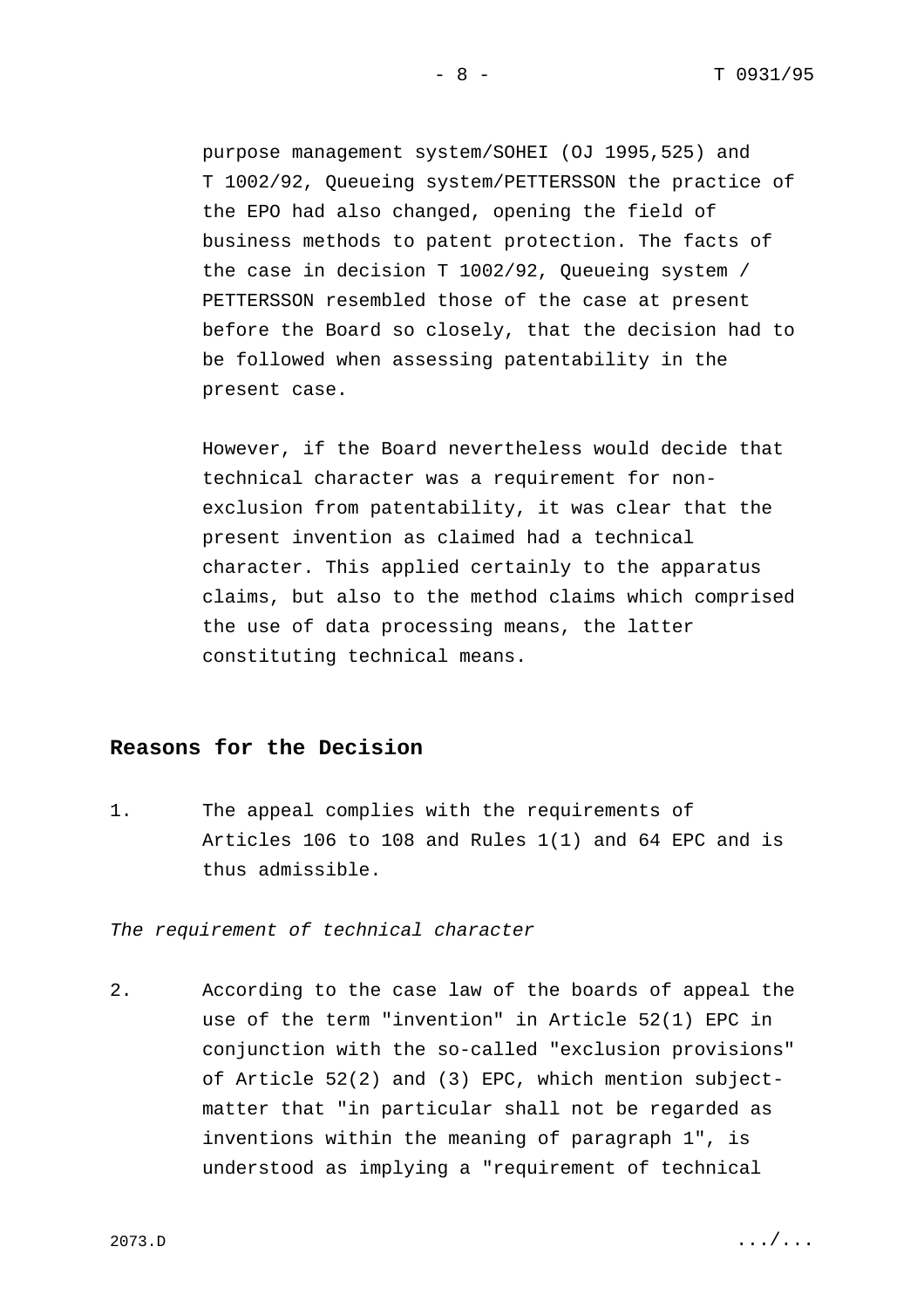character" or "technicality" which is to be fulfilled by an invention as claimed in order to be patentable. Thus an invention may be an invention within the meaning of Article 52(1) if for example a technical effect is achieved by the invention or if technical considerations are required to carry out the invention (Case Law of the Boards of Appeal of the European Patent Office, 3rd edition, 1998, chapter I.A.1; Guidelines for examination C-IV.2.2).

For instance also in its most recent decisions concerning cases T 1173/97, Computer program product/IBM (OJ 1999, 609) and T 935/97, Computer program product II/IBM (not published in the OJ) the Board of Appeal assumed that technical character of an invention was to be considered as a generally accepted requirement of patentability.

Thus, in those cases the Board decided that a computer program product (for instance the program itself) that had technical character was not a computer program as such and was, therefore, not excluded from patentability under Article 52(2) and (3) EPC. It consequently represented a patentable invention (Reasons, par. 5).

*Main request : Method claim*

3. Following these decisions the question to be answered in the present case is, whether the method according to claim 1 represents a method of doing business as such. If the method is technical or, in other words, has a technical character, it still may be a method for doing business, but not a method for doing business as such.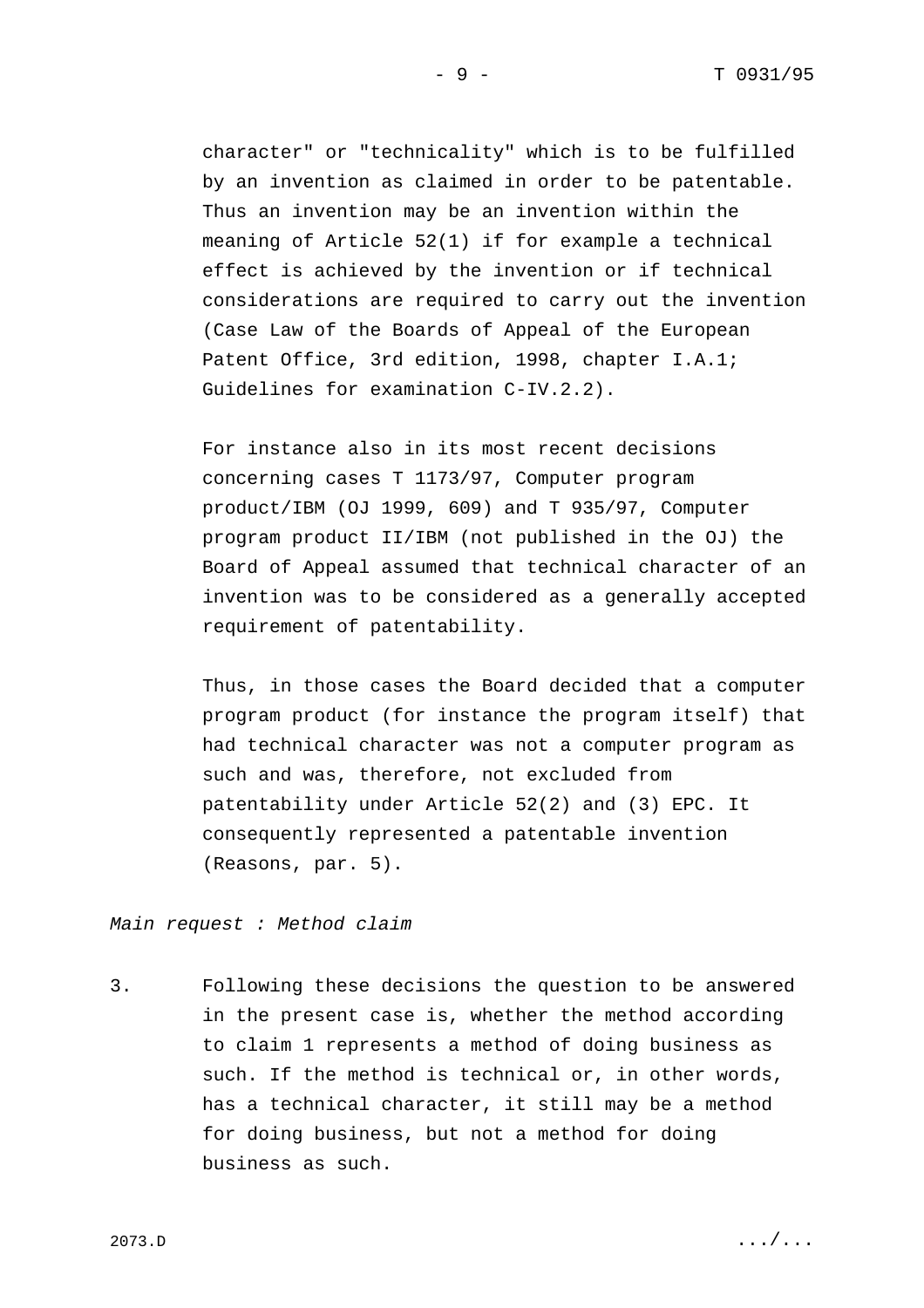Claim 1 of the main request is, apart from various computing means mentioned in that claim, directed to a "method for controlling a pension benefits program by administering at least one subscriber employer account". All the features of this claim are steps of processing and producing information having purely administrative, actuarial and/or financial character. Processing and producing such information are typical steps of business and economic methods.

Thus the invention as claimed does not go beyond a method of doing business as such and, therefore, is excluded from patentability under Article 52(2)(c) in combination with Article 52(3) EPC; the claim does not define an invention within the meaning of Article 52(1) EPC.

The appellant referred to the data processing and computing means defined in the method claim, arguing that the use of such means conferred technical character to the method claimed. However, the individual steps defining the claimed method amount to no more than the general teaching to use data processing means for processing or providing information of purely administrative, actuarial and/or financial character, the purpose of each single step and of the method as a whole being a purely economic one.

The feature of using technical means for a purely nontechnical purpose and/or for processing purely nontechnical information does not necessarily confer technical character to any such individual steps of use or to the method as a whole: in fact, any activity in the non-technical branches of human culture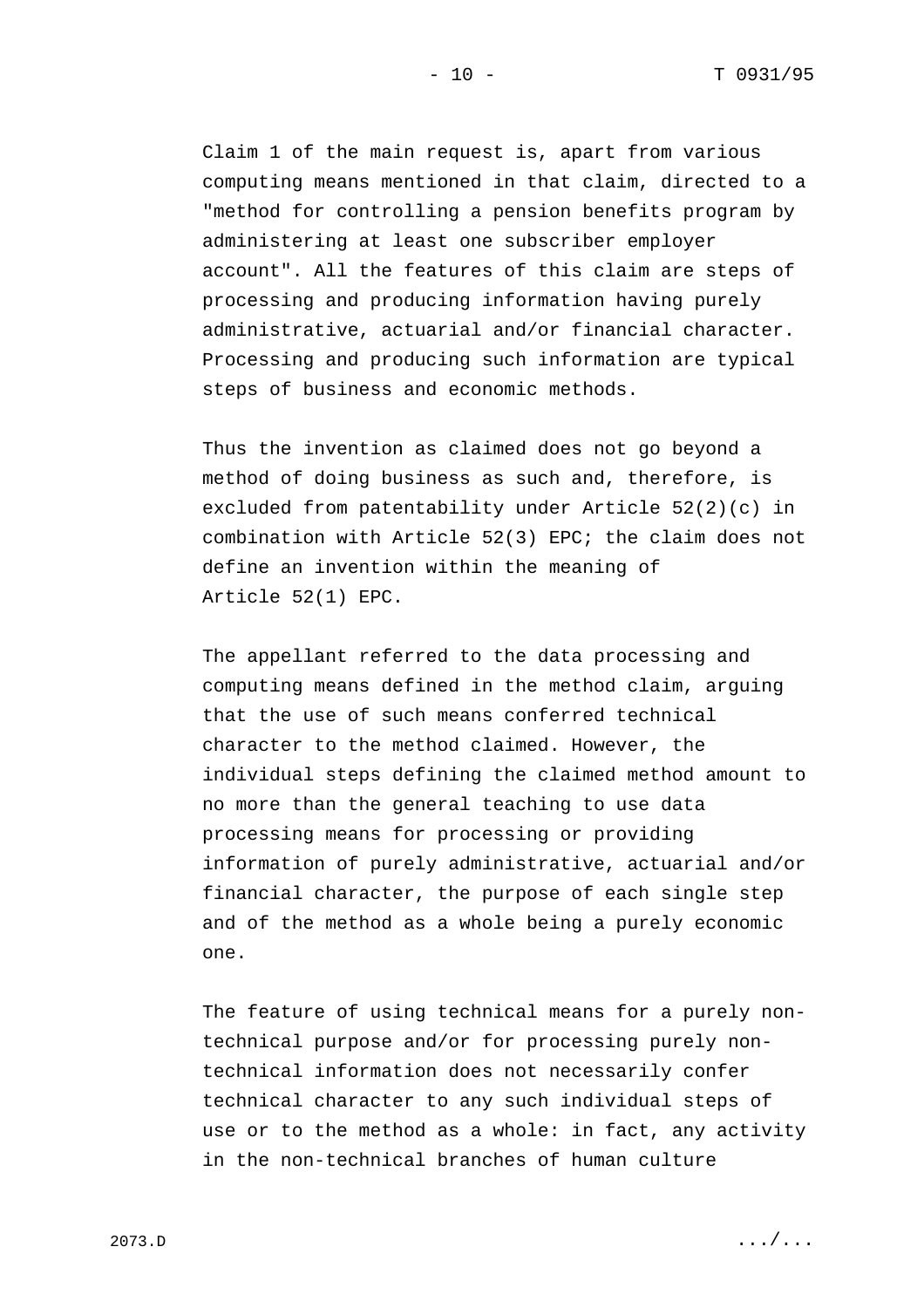involves physical entities and uses, to a greater or lesser extent, technical means.

Arguments or facts which indicate that the individual steps of the method or the method itself solves any particular technical problem or achieves any technical effect, are not derivable from the patent application and have not been submitted to the Board.

The Board notes that the mere occurrence of technical features in a claim does thus not turn the subjectmatter of the claim into an invention within the meaning of Article 52(1). Such an approach would be too formalistic and would not take due account of the term "invention".

The Board, therefore, concludes that:

Methods only involving economic concepts and practices of doing business are not inventions within the meaning of Article 52(1) EPC.

A feature of a method which concerns the use of technical means for a purely non-technical purpose and/or for processing purely non-technical information does not necessarily confer a technical character to such a method.

*Case law cited by the appellant*

4. In support of his request, the appellant cited decisions T 208/84, T 769/92 and T 1002/92.

> In T 208/84 Computer-related invention/VICOM, a "method for digitally processing images" was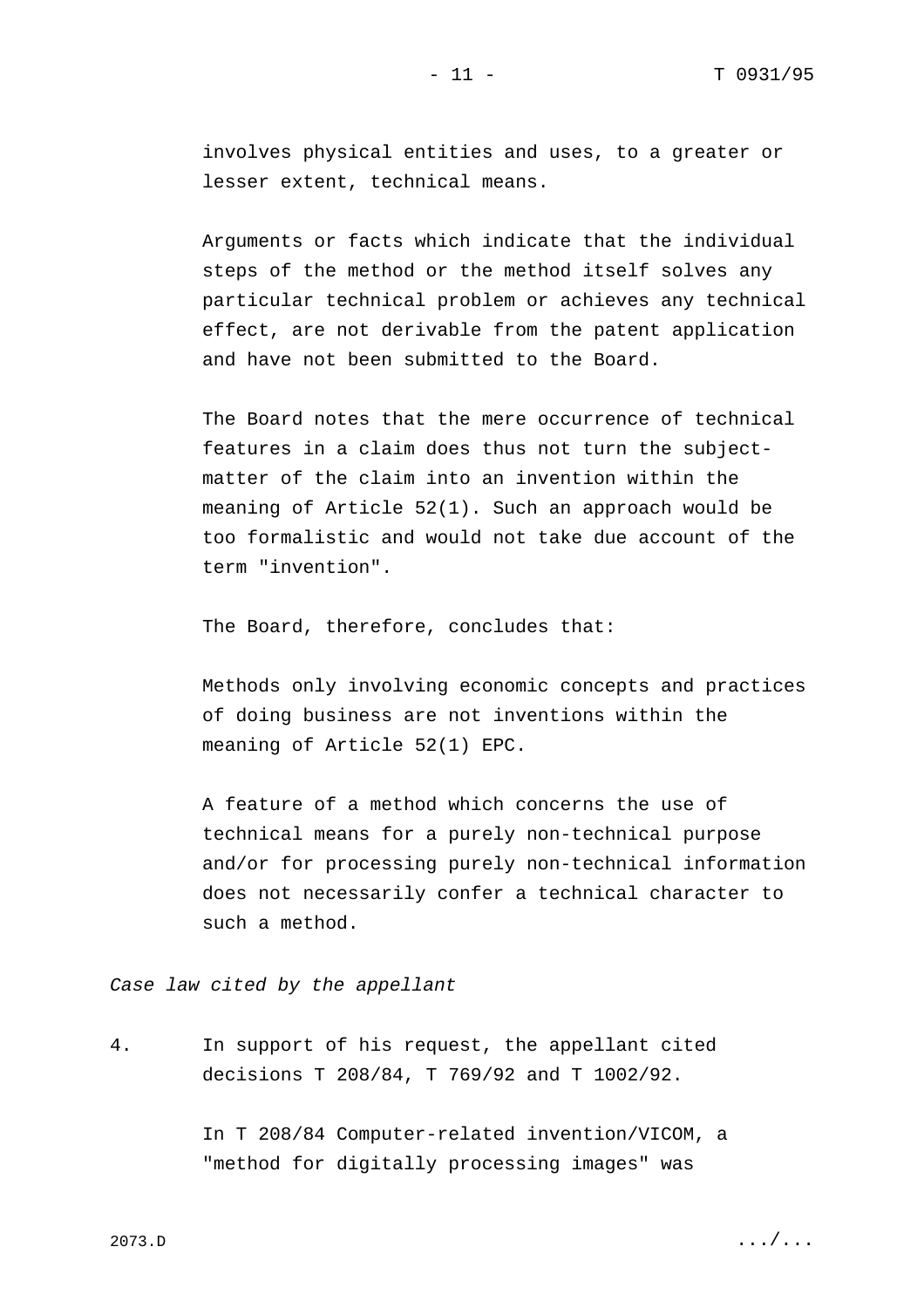considered to be a technical process essentially for the reason that it was carried out on a physical entity. The method did not merely add information, but it produced a technical result by applying particular digital image processing methods for example for enhancing and restoring images. This technical character distinguishes the former case from the case at present before the Board.

In T 769/92, General purpose management system/SOHEI, the method claim as allowed opened with the words "method for operating a general-purpose computer management system", the steps of the method being closely related to functional features defining the computer system operated by this method. The board in that case found that the invention had technical character because it implied a need for technical considerations when carrying out that invention. A technical invention could not loose its technical character, because it was used for a non-technical purpose, like, for instance, financial management. Therefore, the purpose of such a method and of its individual steps remained a technical one, namely operating a technical system, which ensured the technical character of the method itself.

In T 1002/92, Queueing system/PETTERSSON, a "system for determining the queue sequence for serving customers at a plurality of service points" was decided to be a three-dimensional apparatus and, therefore, clearly technical in nature, which clearly distinguishes the subject-matter of this case from that of the method claims of the present case.

*First auxiliary request : Apparatus claim*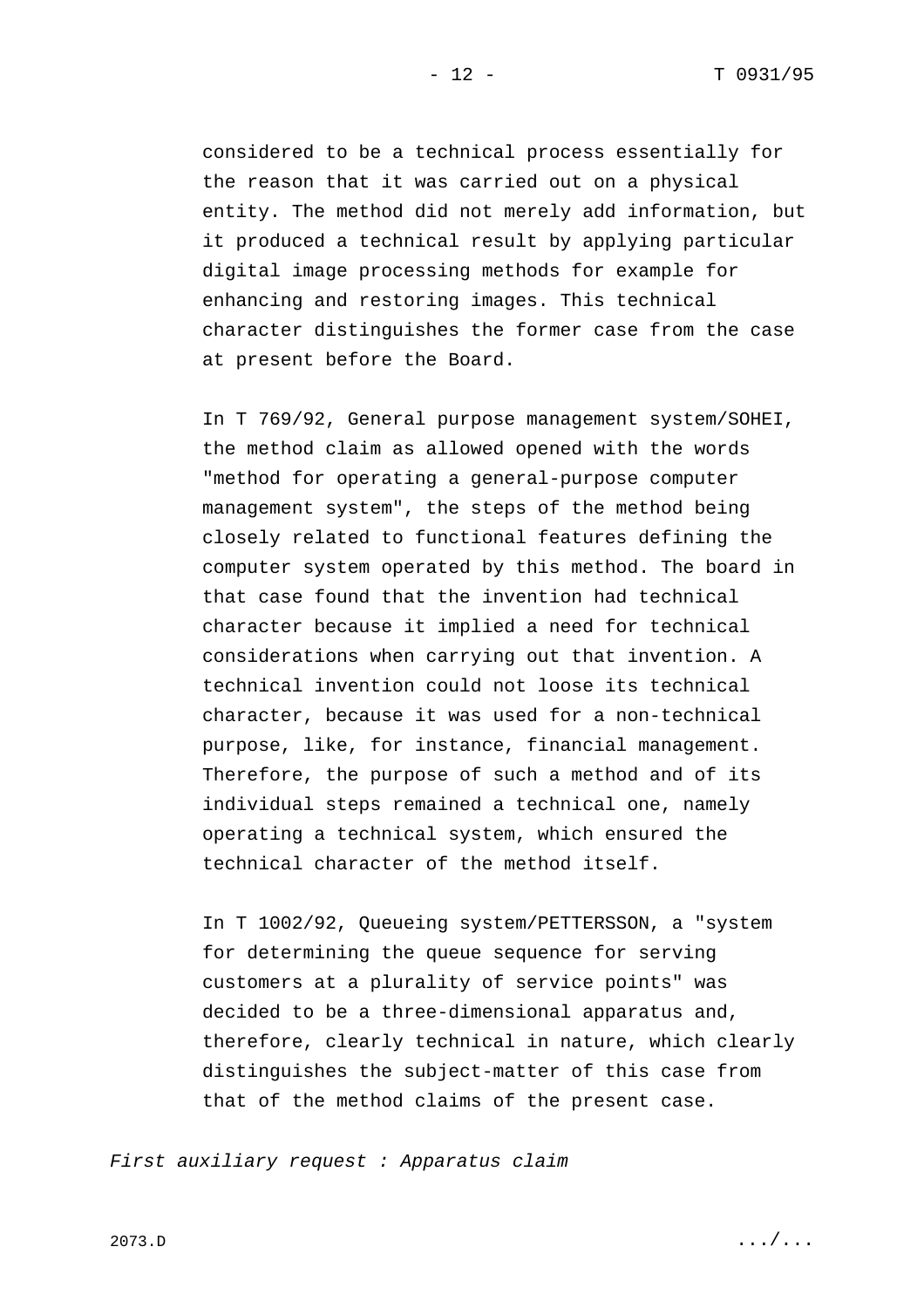5. The first auxiliary request seeks protection for an apparatus for controlling a pension benefits system. In view of the pension system to which the application relates the term "apparatus" may well be understood to refer to an organizational structure. In addition, the term "means" as used in the claim does not necessarily refer to hardware elements, or hardware functions or combined hardware/software functions but its scope may include organizational subunits and substructures for performing any particular function having an economic or business character. Therefore, the claim, when read in isolation, is amenable to be construed as claiming a scheme for doing business only ie as such, which, according to Article  $52(2)(c)$  and  $52(3)$  EPC should not be regarded as an invention within the meaning of Article 52(1) EPC.

> The appellant's arguments, however, are based on an apparatus consisting of a suitably programmed computer or system of computers. This interpretation of the claim and in particular of the term "apparatus" is supported by the manner the "computing means" are described with reference to figure 3 in the application itself. This basis is accepted by the Board in the framework of the present considerations.

> In the Board's view a computer system suitably programmed for use in a particular field, even if that is the field of business and economy, has the character of a concrete apparatus in the sense of a physical entity, man-made for a utilitarian purpose and is thus an invention within the meaning of Article 52(1) EPC.

This distinction with regard to patentability between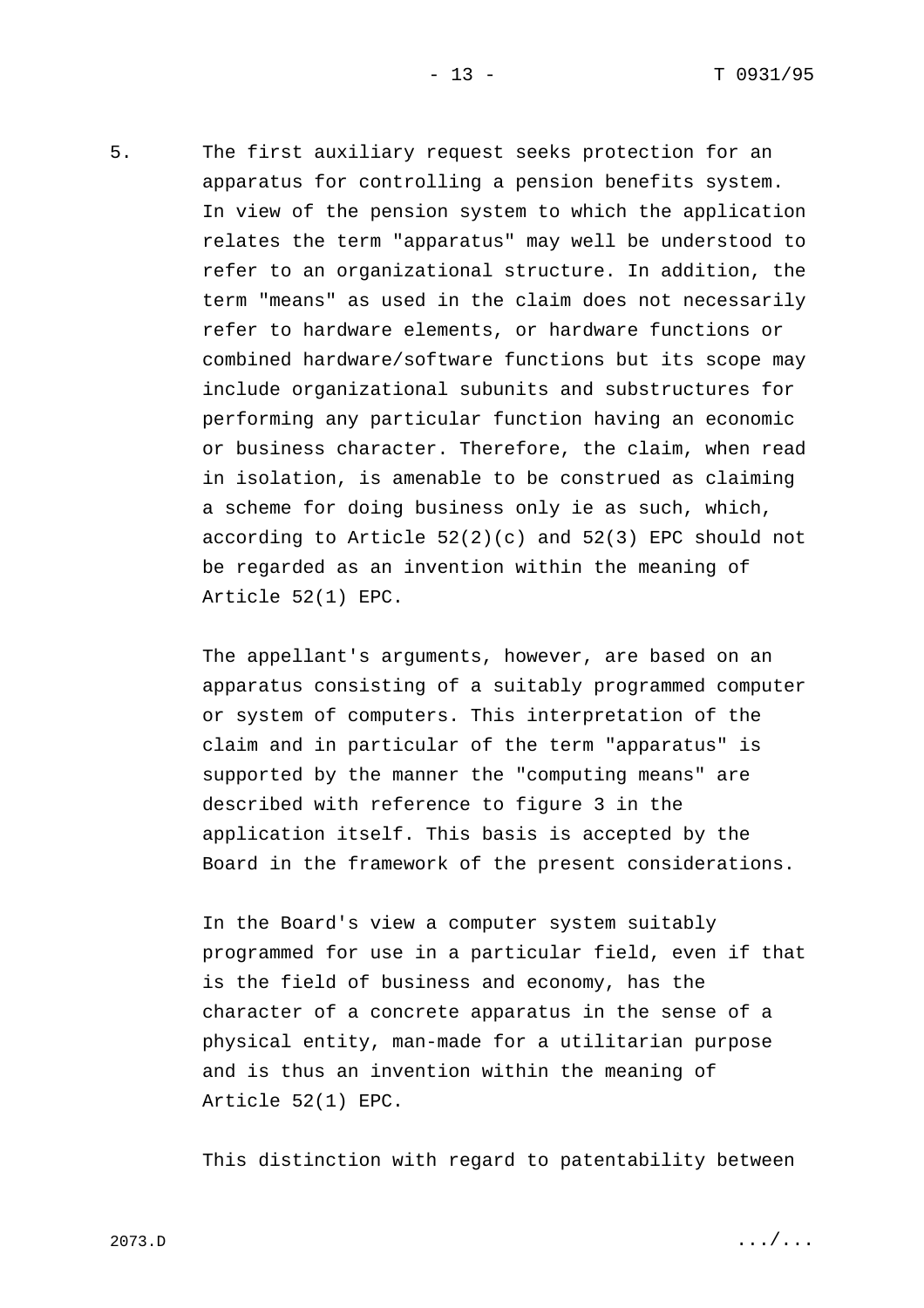a method for doing business and an apparatus suited to perform such a method is justified in the light of the wording of Article 52(2)(c) EPC, according to which "schemes, rules and methods" are non-patentable categories in the field of economy and business, but the category of "apparatus" in the sense of "physical entity" or "product" is not mentioned in Article 52(2) EPC.

This means that, if a claim is directed to such an entity, the formal category of such a claim does in fact imply physical features of the claimed subjectmatter which may qualify as technical features of the invention concerned and thus be relevant for its patentability.

Therefore the Board concludes that:

An apparatus constituting a physical entity or concrete product suitable for performing or supporting an economic activity, is an invention within the meaning of Article 52(1) EPC.

### *The appellant's objections*

6. The appellant has emphasized that technical character is not a requirement for patentability under the EPC and that it is wrong to apply the so-called contribution approach when deciding whether the subject-matter concerned is an invention within the meaning of Article 52(1).

> The Board agrees with the appellant that in order to be patentable there is not an explicit requirement of technical character of an invention under Article 52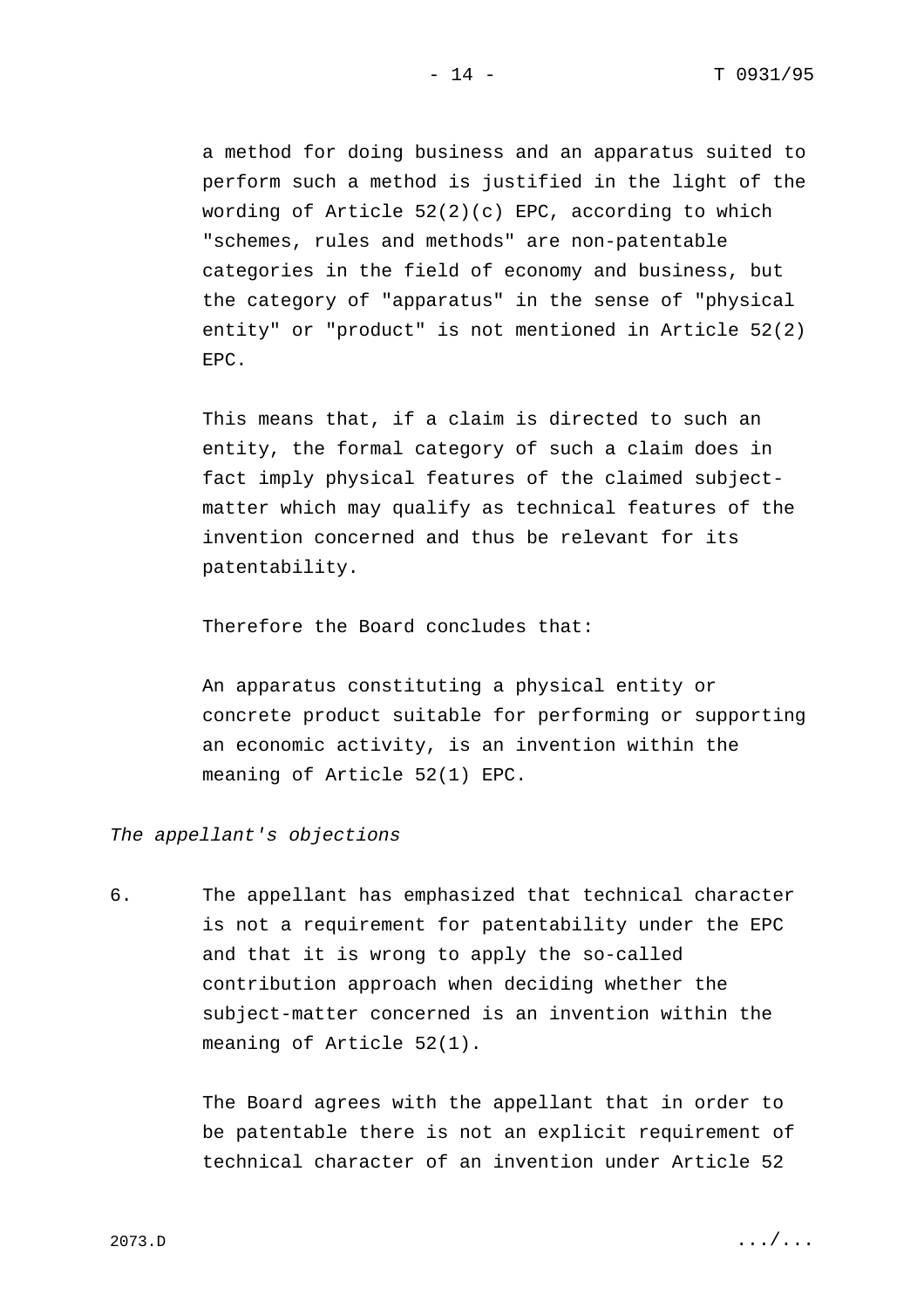EPC or under any other provisions in Part II of the EPC which is concerned with substantive patent law.

Article 52, in particular in its paragraph 1, only makes it clear that for something to be patentable, it must be an invention.

However, having regard to the case law of the Boards of Appeal and taking into account the frequent use of the term "technical" in the EPC and the Implementing Regulations, which are an integral part of the EPC, and having due regard to the context in which the term "technical" is used there, the Board is of the opinion, contrary to the appellant's, that the requirement of technical character is inherent to the notion "invention" as it occurs in Article 52(1).

Thus the Board concludes that:

Having technical character is an implicit requirement of the EPC to be met by an invention in order to be an invention within the meaning of Article 52(1)EPC, following decisions T 1173/97 and T 935/97.

Consequently the Board fully agrees to the following passages in the Guidelines for examination in the EPO:

C-IV, 1.1 which it reads as stating that Article 52(1) EPC comprises four basic requirements for patentability, namely first of all that there must be an invention, and furthermore that if there is an invention, that invention must satisfy the requirements of susceptibility of industrial application, novelty and inventive step,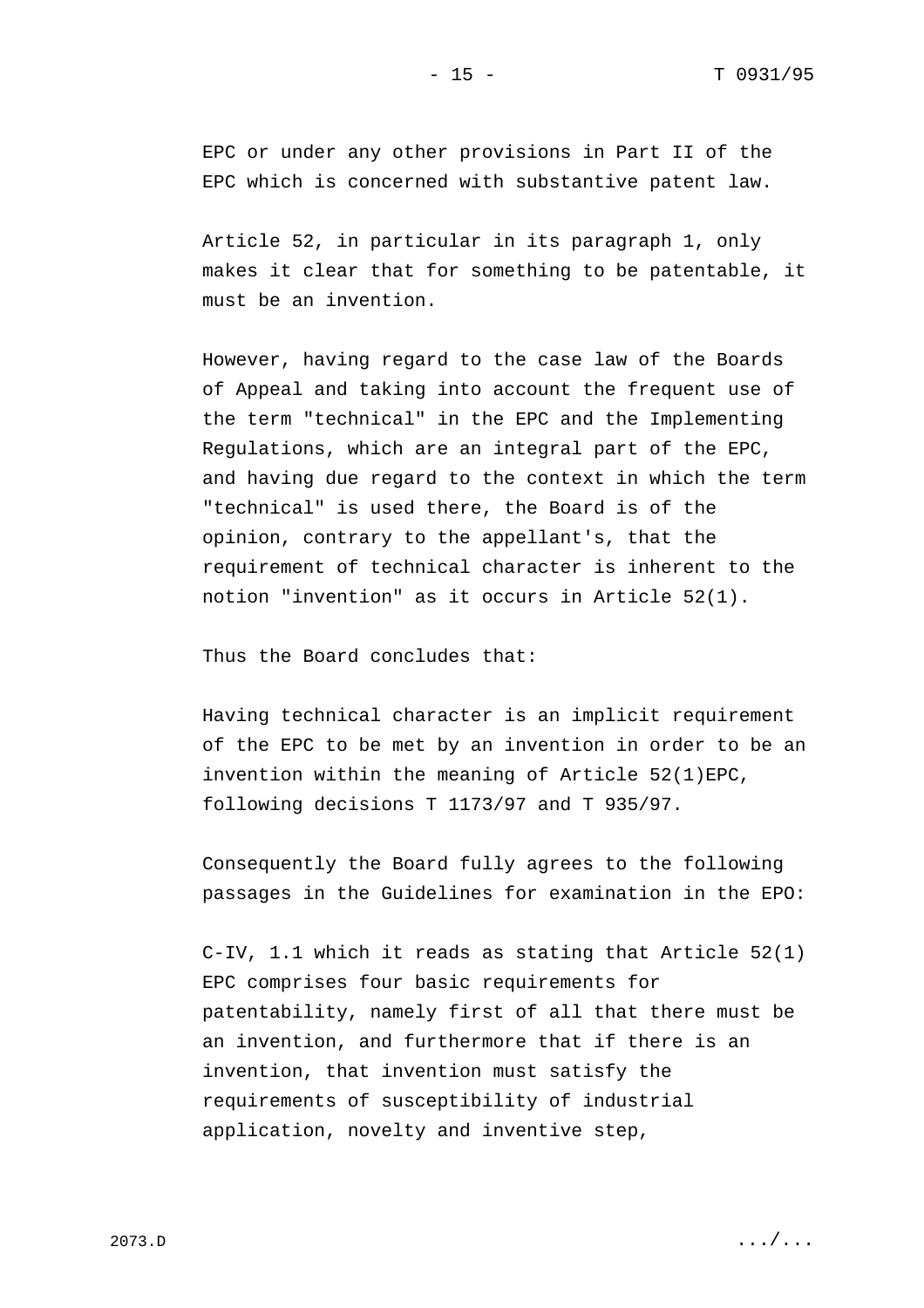the last sentence of C-IV, 2.2 stating that the basic test of whether there is an invention within the meaning of Article 52(1), is separate and distinct from the questions whether the subject-matter is susceptible of industrial application, is new and involves an inventive step and

C-IV, 1.2, stating that "in addition to these four basic requirements" the EPC and the Implementing Regulations contain implicitly the further requirement that "the invention must be of technical character".

It may very well be that, as put forward by the appellant, the meaning of the term "technical" or "technical character" is not particularly clear. However, this also applies to the term "invention". In the Board's view the fact that the exact meaning of a term may be disputed does in itself not necessarily constitute a good reason for not using that term as a criterion, certainly not in the absence of a better term,: case law may clarify the issue.

The Board agrees with the appellant that the contribution approach is not appropriate for deciding whether something is an invention within the meaning of Article 52(1) EPC as the Board already noted in the earlier decisions just mentioned.

According to the Board:

There is no basis in the EPC for distinguishing between "new features" of an invention and features of that invention which are known from the prior art when examining whether the invention concerned may be considered to be an invention within the meaning of

 $2073.D$  .  $D$  ... / ...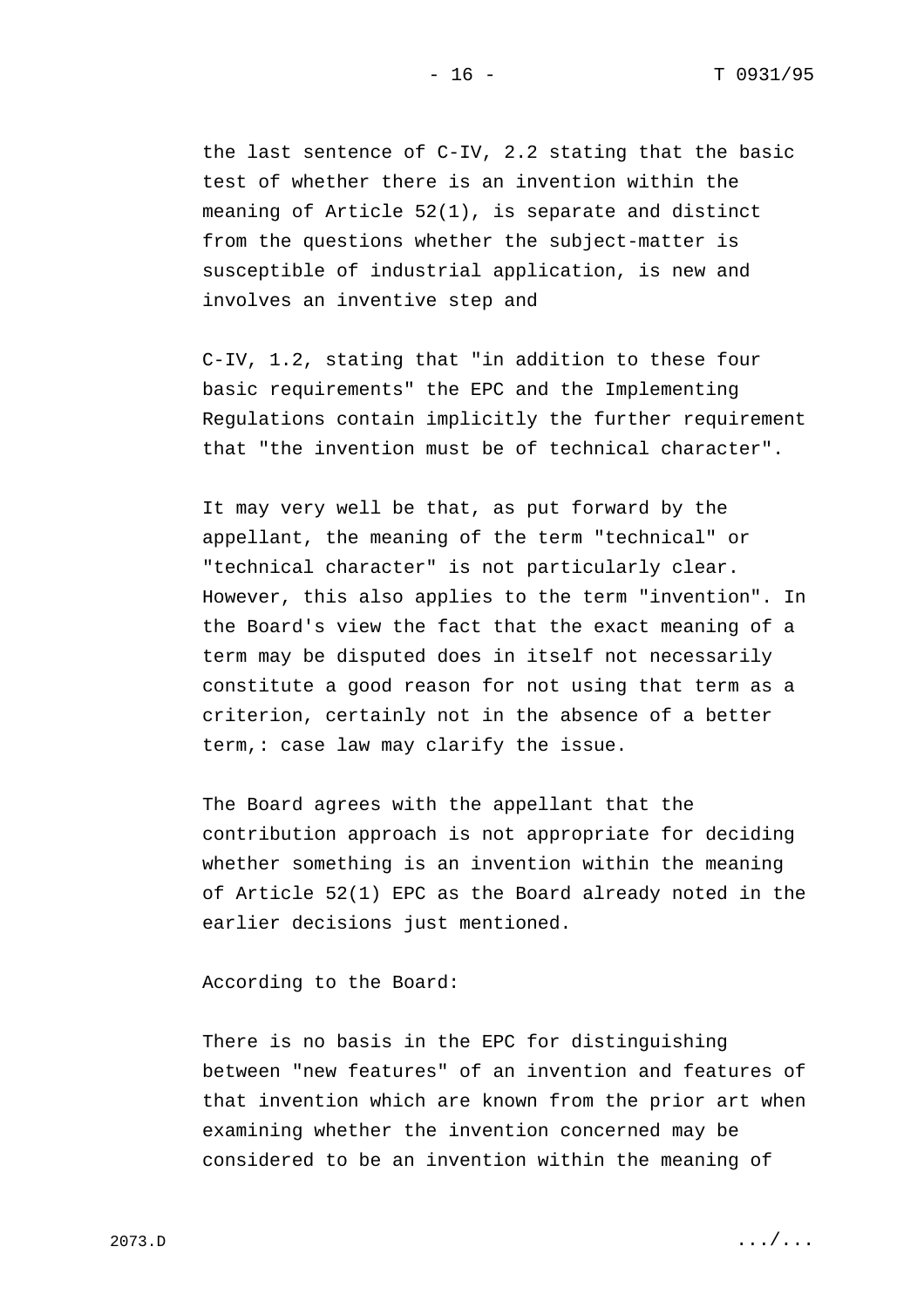Article 52(1) EPC. Thus there is no basis in the EPC for applying this so-called contribution approach for this purpose.

The Board sees some contradiction in the Guidelines between, on the one hand, the last sentence in C-IV, 2.2, just cited, where it says that the basic test of whether there is an invention within the meaning of Article 52(1), is separate and distinct from the questions whether the subject-matter is susceptible of industrial application, is new and involves an inventive step, and, on the other hand, the earlier part of the same paragraph, where the application of the contribution approach is explained as follows:

"the examiner should disregard the form or kind of claim and concentrate on its content in order to identify the real contribution which the subjectmatter claimed, considered as a whole, adds to the known art. If this contribution is not of a technical character, there is no invention within the meaning of Article 52(1)". This confuses the requirement of "invention" with the requirements of "novelty" and "inventive step".

Having regard to the desirable harmonisation of patent law it seems appropriate to mention here the decision of the German Federal Court of Justice (BGH) in case XZB 15/98, "Sprachanalyseeinrichtung", dated 11.05.00, which, although it points out that "technical character " as a distinctive criterion between patentable and non-patentable subject-matter is a rather vague notion, applies it itself. It points out furthermore that distinguishing between new and known features of a claim is not appropriate for determining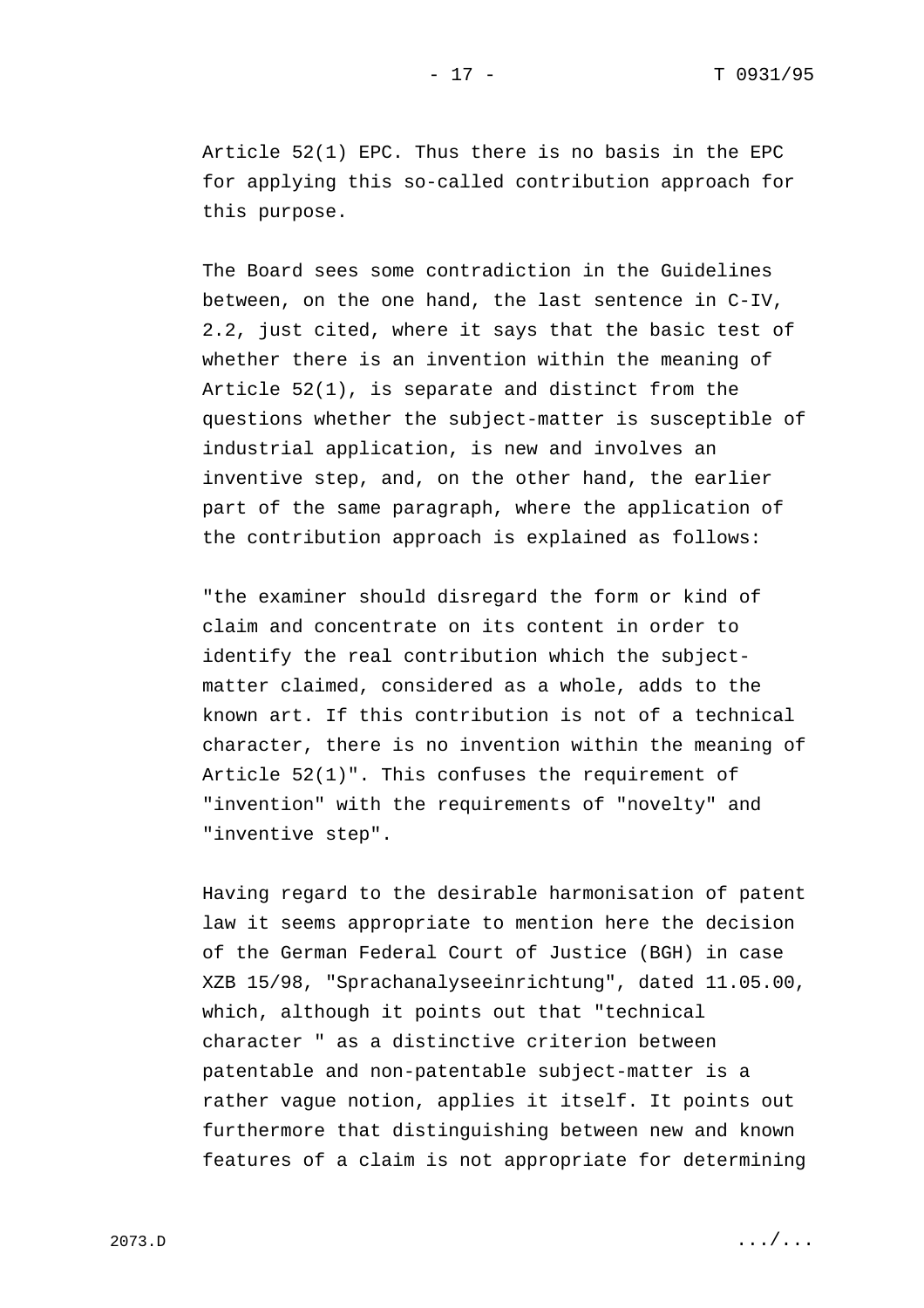whether an invention is excluded from patentability or not.

## *Inventive step*

7. The Board, in the exercise of its discretional power pursuant to Article 111(1) EPC, considers it appropriate to decide itself on the issue of inventive step, without remitting the case to the examining division for further prosecution.

> The facts and arguments necessary for deciding on inventive step have been produced in the proceedings before the first instance in the context of the "contribution" approach as applied by the examining division in order to decide that the invention as claimed did not constitute an invention within the meaning of Article 52(1). This approach is so very closely related to examination with regard to the requirement of inventive step that the examining division decided in fact implicitly that there was lack of inventive step under Article 56 EPC.

A remittal to the first instance for formal reasons only seems, therefore, unacceptable in view of the overall time of procedure already passed in the first instance and before the Board.

The Board considers it not necessary to reopen the debate in order further to discuss inventive step since the facts and arguments necessary for deciding on inventive step have also been discussed before the Board in the same context as before the examining division and to the full extent.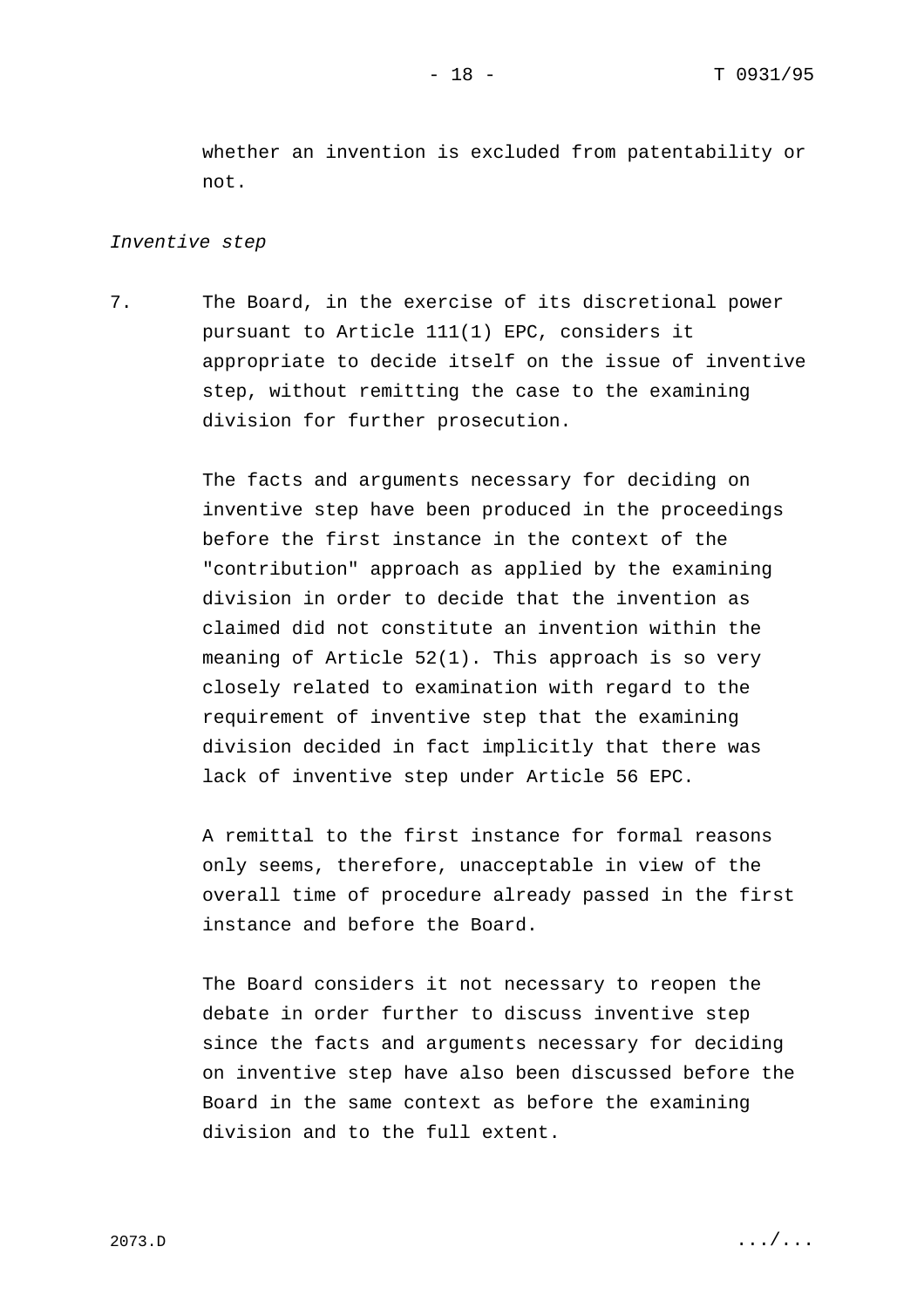Apart from this, the appellant's requests are directed to grant of the patent which implies a full consideration of the requirements of the EPC by the Board.

8. Although the subject-matter of claim 1 of the first auxiliary request may be considered to represent an invention within the meaning of Article 52(1) EPC, it does not involve an inventive step in the sense of Article 56 EPC.

> In the decision under appeal the closest prior art is identified as the "existing private pension plans" described in the application. The decision furthermore explains that it would not be possible to understand from the application any technical problem or contribution provided by the claimed subject-matter to the prior art.

> Indeed, the improvement envisaged by the invention according to the application is an essentially economic one ie lies in the field of economy, which, therefore, cannot contribute to inventive step. The regime of patentable subject-matter is only entered with programming of a computer system for carrying out the invention. The assessment of inventive step has thus to be carried out from the point of view of a software developer or application programmer, as the appropriate person skilled in the art, having the knowledge of the concept and structure of the improved pension benefits system and of the underlying schemes of information processing as set out for example in the present method claims.

> Regarding that the technical features of the apparatus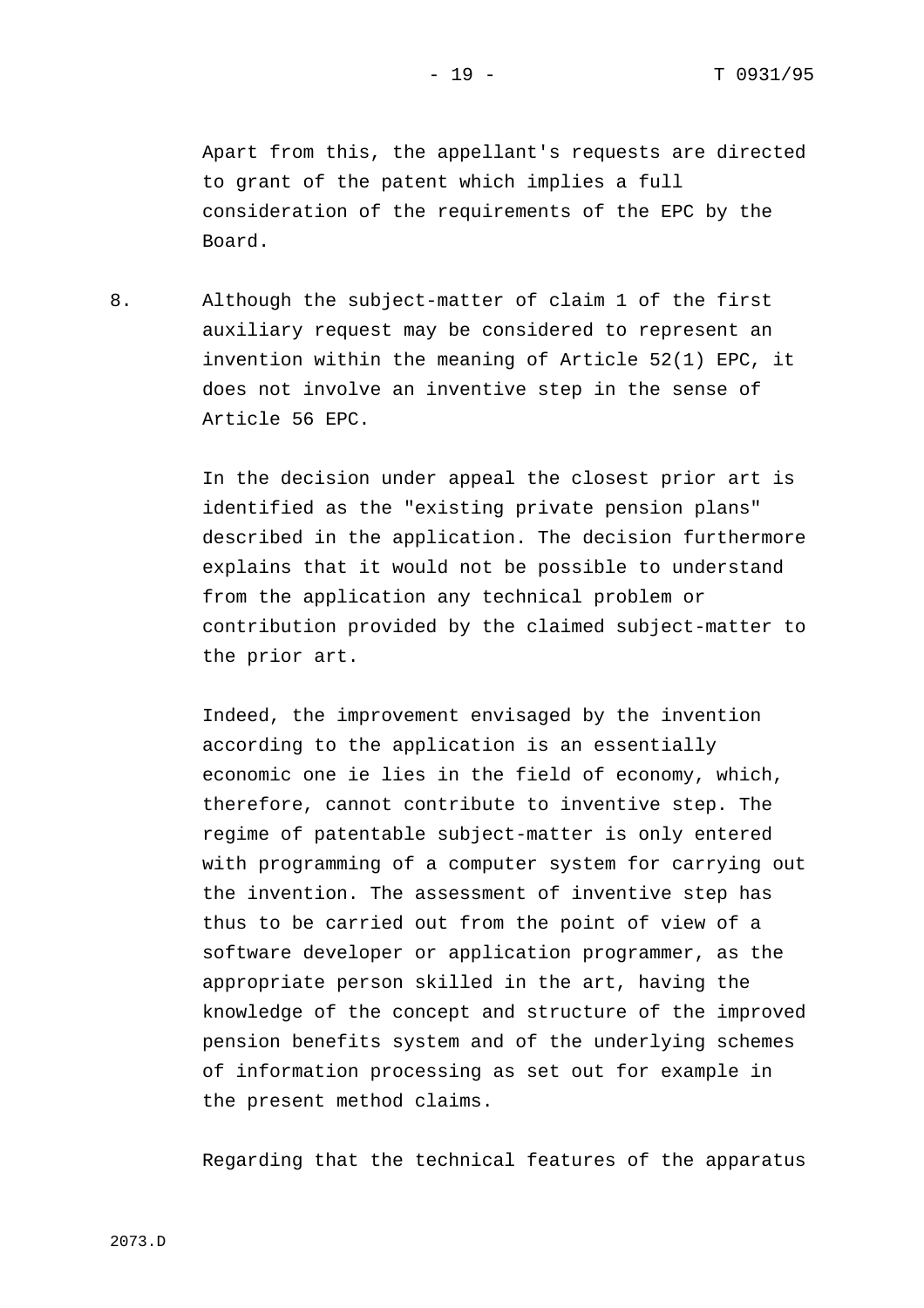claimed are functionally defined by precisely those steps of information processing which form part of the knowledge of the skilled person and that the application of computer systems in the economic sector has already been a general phenomenon at the priority date (filing date) of the application, it must be concluded that the claimed subject-matter does not involve an inventive step (Article 56 EPC).

- 9. Considering that in its second auxiliary request the appellant adds only further functional features defined by steps of processing economic data the same conclusion regarding Article 56 EPC as for the first auxiliary request holds for this second auxiliary request.
- 10. The further auxiliary request of the appellant to refer the question to the Enlarged Board of Appeal whether the term "technical" embraces the computerized activities of the actuarial profession working in an industrial context is rejected since this question has in the foregoing already been answered by the Board itself, in the sense that it depends on the specific circumstances of the case under consideration whether the reply will be confirmative or not.